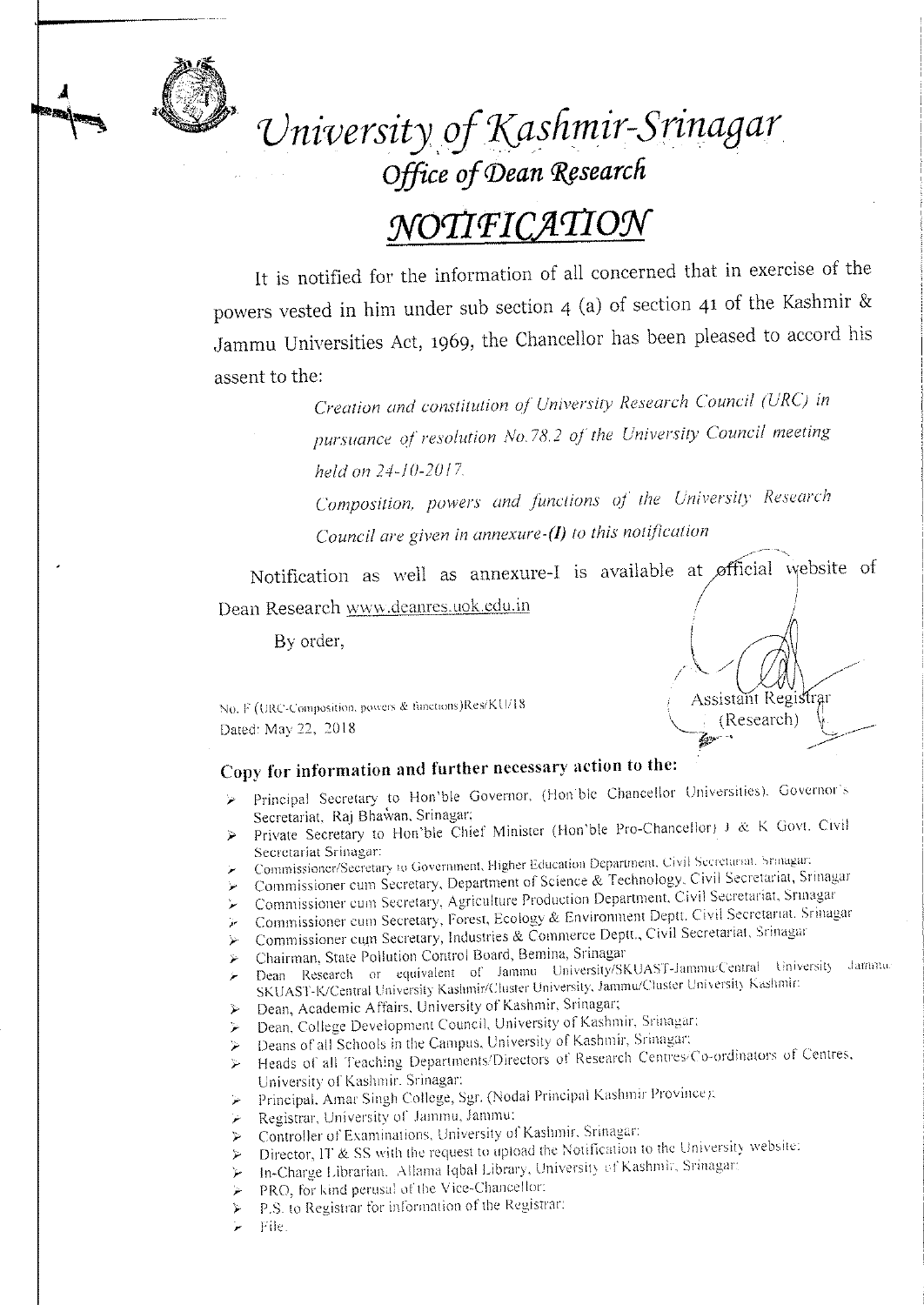## **Research Policy of the University of Kashmir**

### **1. Purpose**

This policy establishes the research environment within which the faculty members, researchers and research students carry out their research. It also provides an overarching framework for the development and implementation of all research policies and frameworks at the University of Kashmir.

### **2. Organizational Scope**

This is a University-wide policy which includes satellite campuses, constituent and affiliated colleges of the University of Kashmir.

### **3. Definitions**

For purposes of this policy, unless otherwise stated, the following definitions shall apply:

- a. "Act" means the Kashmir and Jammu Universities Act, 1969;
- b. "University" means the University of Kashmir as defined under Section 2(k) of the Act;
- c. "Statutes" mean Statutes as defined under Section 2 (h) of the Act;
- d. "Regulations" mean Regulations as defined under Section 2 (h) of the Act:
- e. "Syndicate" means the Syndicate as constituted under Section 2 of the Act;
- f. "Academic Council" means the Academic Council as defined under Section 2 (a) of the Act;
- g. "College" means a College as defined under Section 2 (c) of the Act;
- h. "Constituent College" means the Constituent College as defined under Section 2 (d) of the Act; and includes autonomous college designated so by the competent authority;
- I. "Affiliated College" means an affiliated College as defined under Section *2(b)* of the Act;
- J. "DRC" means Departmental Research Committee as constituted under Statute 4 of these Statutes and would mean the Department/ Centre/ Institute where the candidate is being or has been registered;
- k. "BORS" means the Board of Research Studies as defined under Section 2(e) of the Act;
- 1. "BOE" means the Board of Examiners appointed to evaluate and assess Dissertation /Thesis of scholars for M.Phil/ Ph.D/ Integrated M.Phil & Ph.D programme.
- m. "External Examiner" means an examiner who is not on the pay rolls of the University of Kashmir;
- n. "Registration" means registration of candidates for M.Phil/integrated Ph.D. granted by the BORS under these Statutes and includes re-registration also;
- o. Research Progress Assessment Committee (RPAC) means a prescribed committee constituted under these Statutes to evaluate and assess the research progress of the registered scholar;
- p. M.Phil means M.Phil as conferred under the Statutes;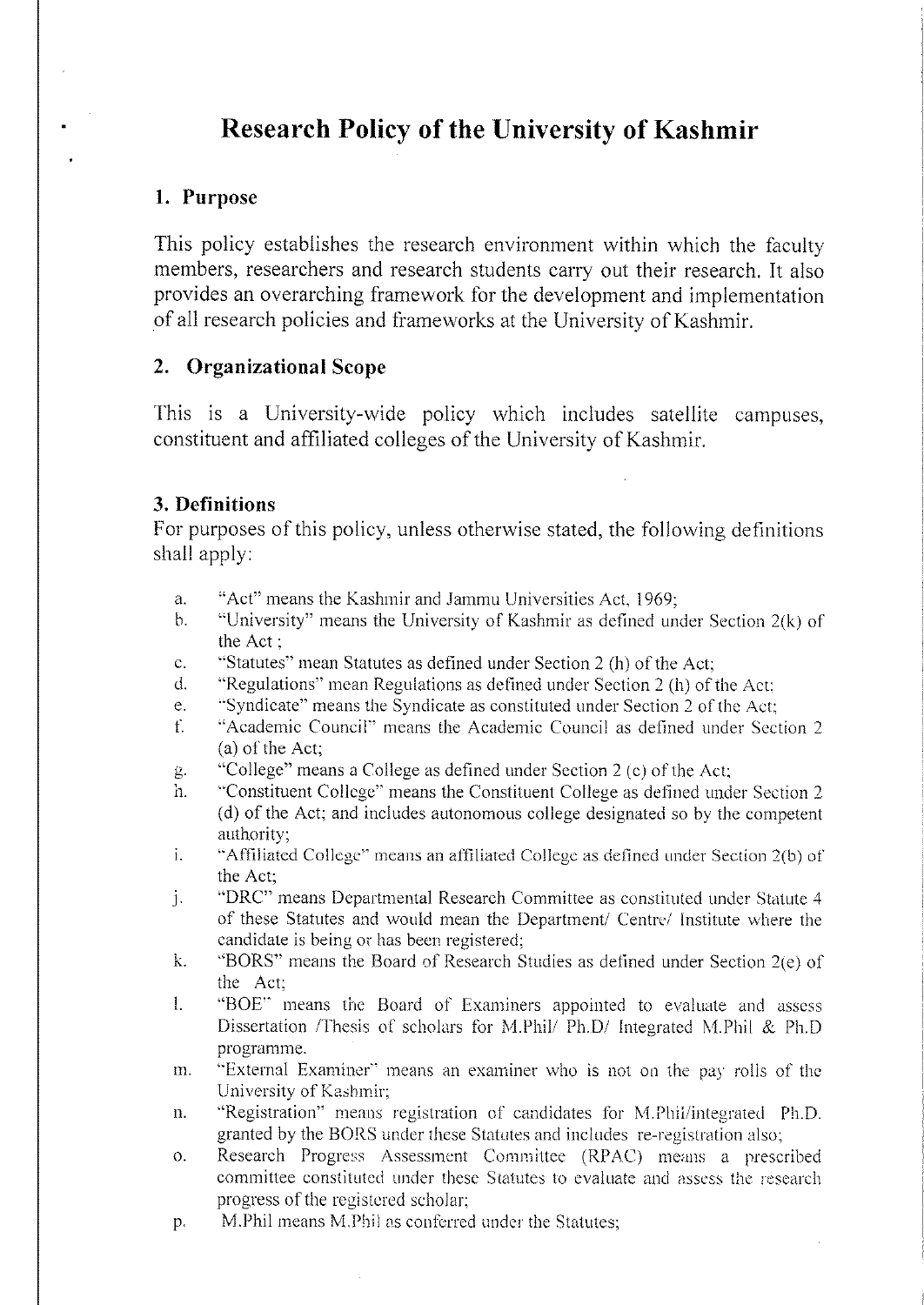- q. "Ph.D." means Doctor of Philosophy as conferred under the Statutes;
- r. Integrated M.Phii & Ph.D means the Integrated M.Phil & Ph.D Degree as conferred under the Statutes.
- s. "Research Council" means the body approved by the competent authority to formulate policies and programmes for promotion of research in the University.
- t. Research: It is original, independent investigation undertaken to contribute to the existing body of knowledge. Research particularly involves inquiry of an experimental or critical nature driven by hypothesis or intellectual positions subject to rigorous assessment by experts in a given discipline. Research results into work that has direct relevance to the social, intellectual or ethical needs of commumties, government, industry and commerce. In some disciplines, research may be in the form of artistic works, performances or designs that lead to new or substantially improved insights.

**Research may include:** contributions to the intellectual underpinnings of subjects and discipline, the use of existing knowledge in experimental development to produce new or substantially improved materials, devices, products, communications or processes, and the synthesis and analysis of previous research to the extent that it is new and creative.

Research findings must be open to scrutiny or formal evaluation by experts within the field. This may be achieved through various forms of dissemination including, but not limited to, publication, manufacture, construction, public presentation, or provision of confidential reports.

Research does not include activities that are part of routine standard practice or outputs that do not embody original research.

### **4. Research Management**

The activities related to research in the university are governed by a set of norms formulated by the University Research Council (URC) which has following powers/functions and composition: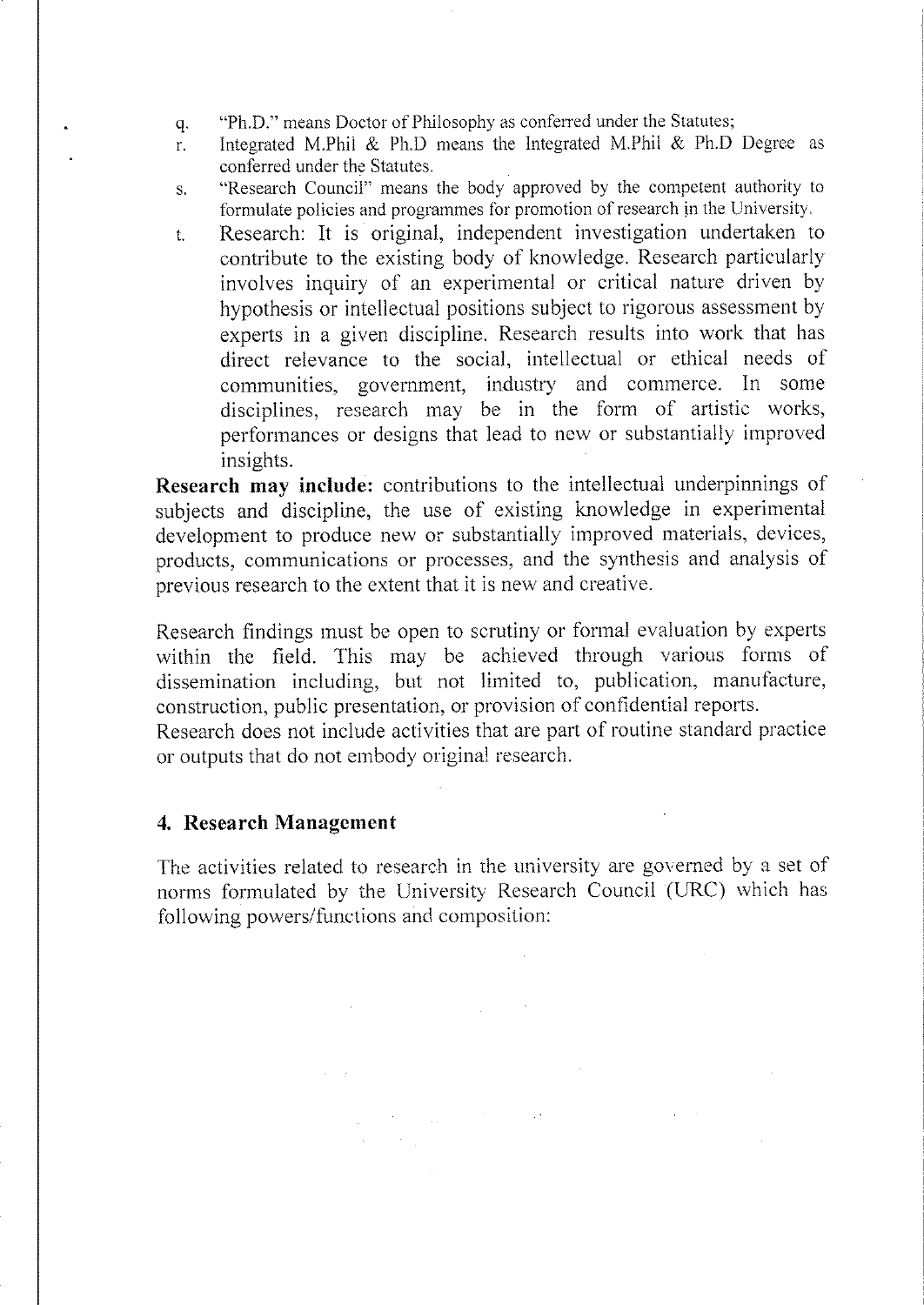

 $\blacktriangleright$ 

*Agenda: re" University Council Meeti. Date: 24.10.2617* 

## $\ddot{\bullet}$ **Annexure-**

2~

## Power, Functions, and Composition of the Research Council (RC)

## Powers and functions:

- I. To advise on matters related to improving overall research environment of <sup>t</sup> University, including need assessment for research administration, resear infrastructure, quality benchmarking of research output and R&D needs of t University.
- 2. To suggest ways and means of supporting, promoting; encouraging and assessign research activities and output in the University and its adjuncts.
- 3. Provide a forum for discussion on new, innovative and strategic resear. initiatives, including proposals for augmentation of R&D infrastructure in t University.
- 4. To discuss, debate and recommend to the Syndicate and University Counc amendments, modifications, changes etc. in the statutes and rules for various research programmes in the University, including fee structure, number ar *emoluments* of university research scholarship/fellowship etc.
- 5. To consider proposals from Boards of Research Studies, Deans of variot Schools and other relevant bodies/authorities regarding capacity building i R&D, new initiatives for promotion of research and research output, ethic, conduct, technology transfer, utilization of research grants and make appropria recommendations for consideration of competent bodies.
- . 6. To counsel on matters related to inter-disciplinary, trans-disciplinary an collaborative research at local, regional, national and *global* level and identif opportunities for partnerships to support research interests of the University <sup>c</sup> Kashmir.
- To consider policies regarding Intellectual Property (IP) including ownership sharing of licenses, technology transfer and royalty resulting from IP created b the University of Kashmir and other activities related to IP and recommend t, the competent authority for their adoption.
- The.,URC shall be a recommendatory/advisory body and shall not take an: decision on any matter falling within its competence which involves financia and administrative implications, without obtaining prior approval of th Syndicate or the University Council, as the case may be.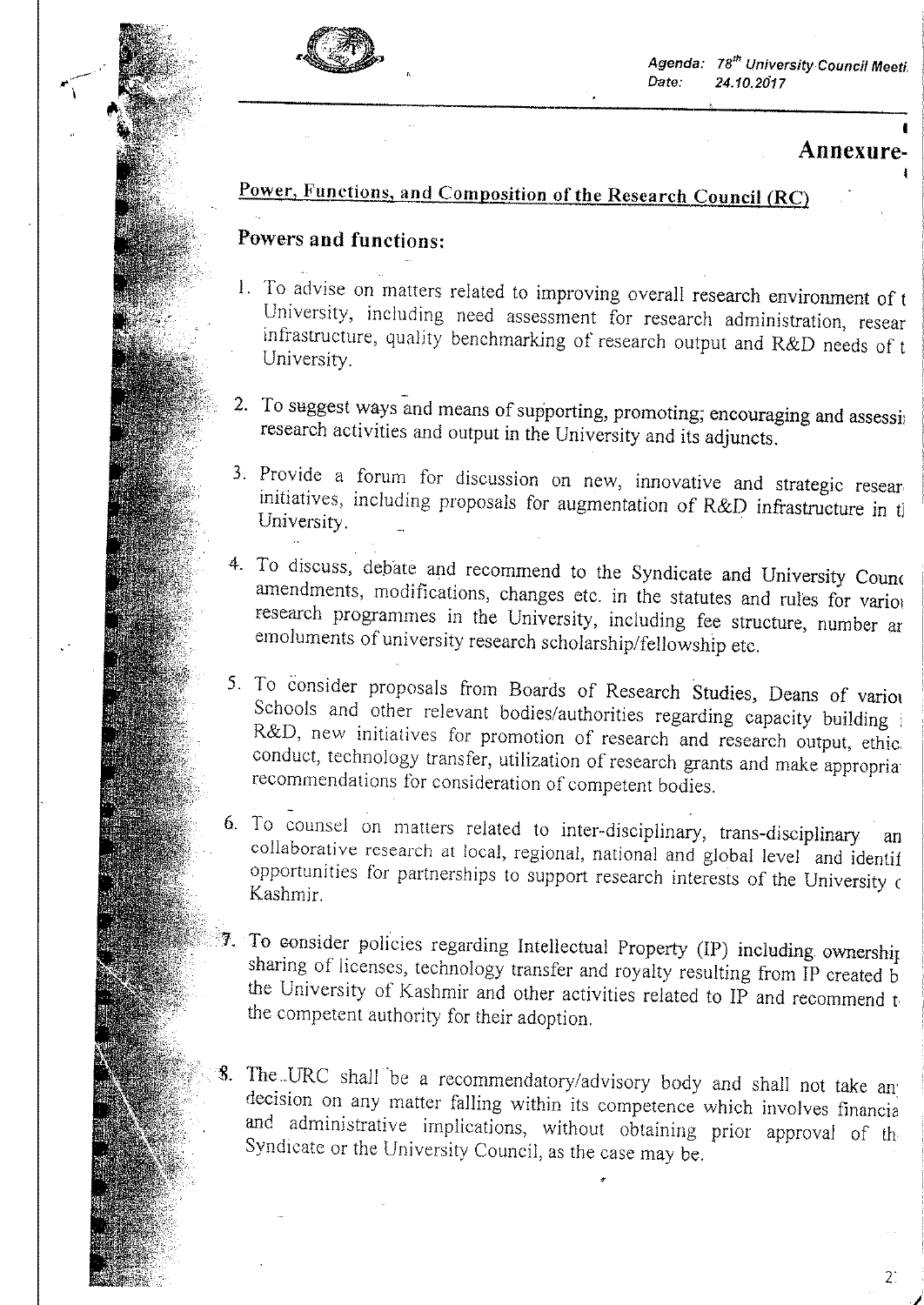*Agenda: re" University Council Meeting Date: 24.10.2017* 



9. The URC shall have powers to appoint standing committee with appropriate members with power to invite distinguished researchers for advice on matters of *urgent nature.* 

### **Composition:**

 $/$  -*I /* 

> The URC shall consist of the following members, all of whom shall be members exofficio

- 1. The Vice Chancellor
- 2. Two distinguished researchers nominated by the Chancellor
- 3. One distinguished researcher not associated with the University of Kashmir to be nominated by the Vice-Chancellor
- 4. Dean Research
- 5. Dean, Academic Affairs, University of Kashmir
- 6. Deans of Faculties/Schools, University of Kashmir
- 7. Dean Research or equivalent of the Universities/Institutes in the State of Jammu and Kashmir
- 8. One Head of Department/Director of a Centre, University of Kashmir by rotation to be nominated by the Dean of the Faculty/School.
- 9. Nodal Principal, Kashmir Province
- 10. Three Principal Investigators/Coordinators who have brought in significant research grants from national international agencies
- 11. Chairpersons of the Subcommittees that report to the University Research Council
- 12. Representatives of Govt. departments/agencies such as Science and Technology, Agriculture, Forests, Industries, State Pollution Control Board etc. to be approved by the Vice Chancellor on the recommendation of Dean Research.

### **Terms of reference**

a.The term of office of the members (other than ex-officio members) will be three years .from the date of nomination.

b.The University Research Council shall meet at least once a quarter/six months.

c.Fifty percent of the total membership shall form the quorum for any meeting.

### **Subcommittees to report to the University Research Council:**

- a. The Standing Operations subcommittee, comprising faculty from across campus, investigates specific aspects of research and its infrastructure in depth, makes recommendations to the URC for improvement, and provides a forum for faculty input into the overall research environment of the University.
- b. Research Ethics subcommittee, comprising of selected faculty members, to look at all ethical aspects of research including plagiarism, ethical clearance wherever required.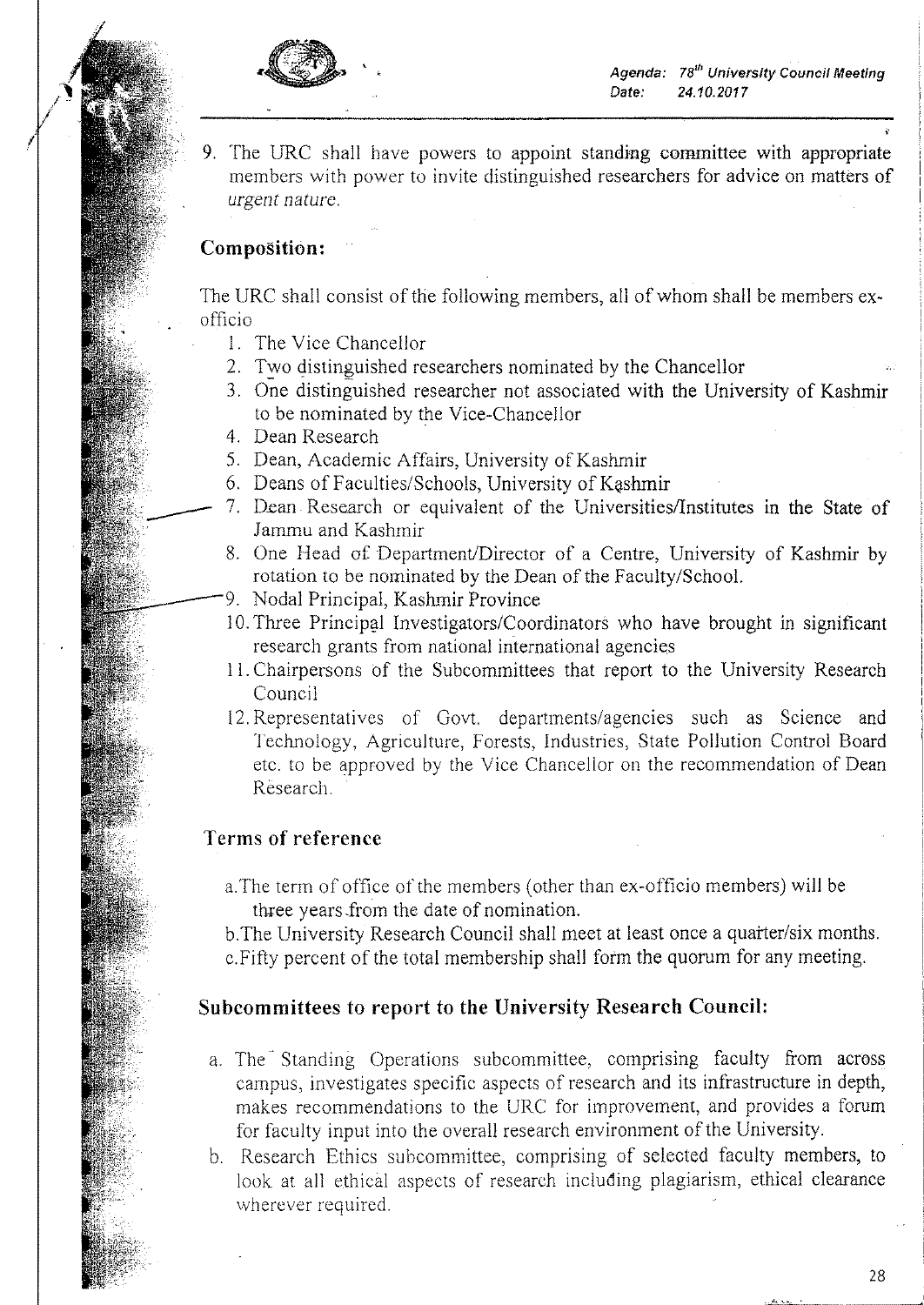

- c. Bio safety subcommittee -- comprising of selected faculty from across the School of Biological sciences, to look at bio safety related issues including impediments to the conduct of clinical and translational research,  $S_{10}$  safety supponed sciences, to look at bio safety related issues including School of  $\text{Div}_\Theta$  research, and  $\text{tr}_\Theta$  research, and  $\text{tr}_\Theta$ recommendations to the URC regarding solutions and best practices. d. Research Extension/Awareness subcommittee - ensures that the research
- mission of the KU is highly integrated into overall societal development and plays important role in Government's policy planning.

| other than the ex-officio members shall<br>hold office for a period of three calendar<br>years from the respective dates of their<br>nomination/co-option as such but may be<br>co-opted again on the expiry of such<br>period;<br>as<br>co-opted<br>Provided that persons<br>representatives of any particular body shall<br>not hold office after they cease to be<br>members of that body.<br>The Research Council may appoint sub-<br>committees to examine or any other<br>committee as the Research Council may<br>deem necessary to examine<br>entrusted to them by the competent<br>authority. |                                      |                             |
|--------------------------------------------------------------------------------------------------------------------------------------------------------------------------------------------------------------------------------------------------------------------------------------------------------------------------------------------------------------------------------------------------------------------------------------------------------------------------------------------------------------------------------------------------------------------------------------------------------|--------------------------------------|-----------------------------|
| Regulations                                                                                                                                                                                                                                                                                                                                                                                                                                                                                                                                                                                            |                                      |                             |
| The meetings of the Research Council shall<br>be convened by the Vice-Chancellor or in<br>his absence the Pro Vice-Chancellor, if<br>any.<br>Special meeting of the Research Council<br>shall be convened by the Vice-Chancellor,<br>or in his absence the Pro Vice-Chancellor,<br>if any on a date fixed by him, on a<br>requisition signed by any ten members of<br>the Research Council. At such meetings<br>only such subjects as the signatories to the<br>requisition have set forth in the requisition<br>shall be first brought forward and disposed<br>$\partial f$ .                         |                                      |                             |
|                                                                                                                                                                                                                                                                                                                                                                                                                                                                                                                                                                                                        | The members of the Research Council, | <b>Statutes</b><br>Meetings |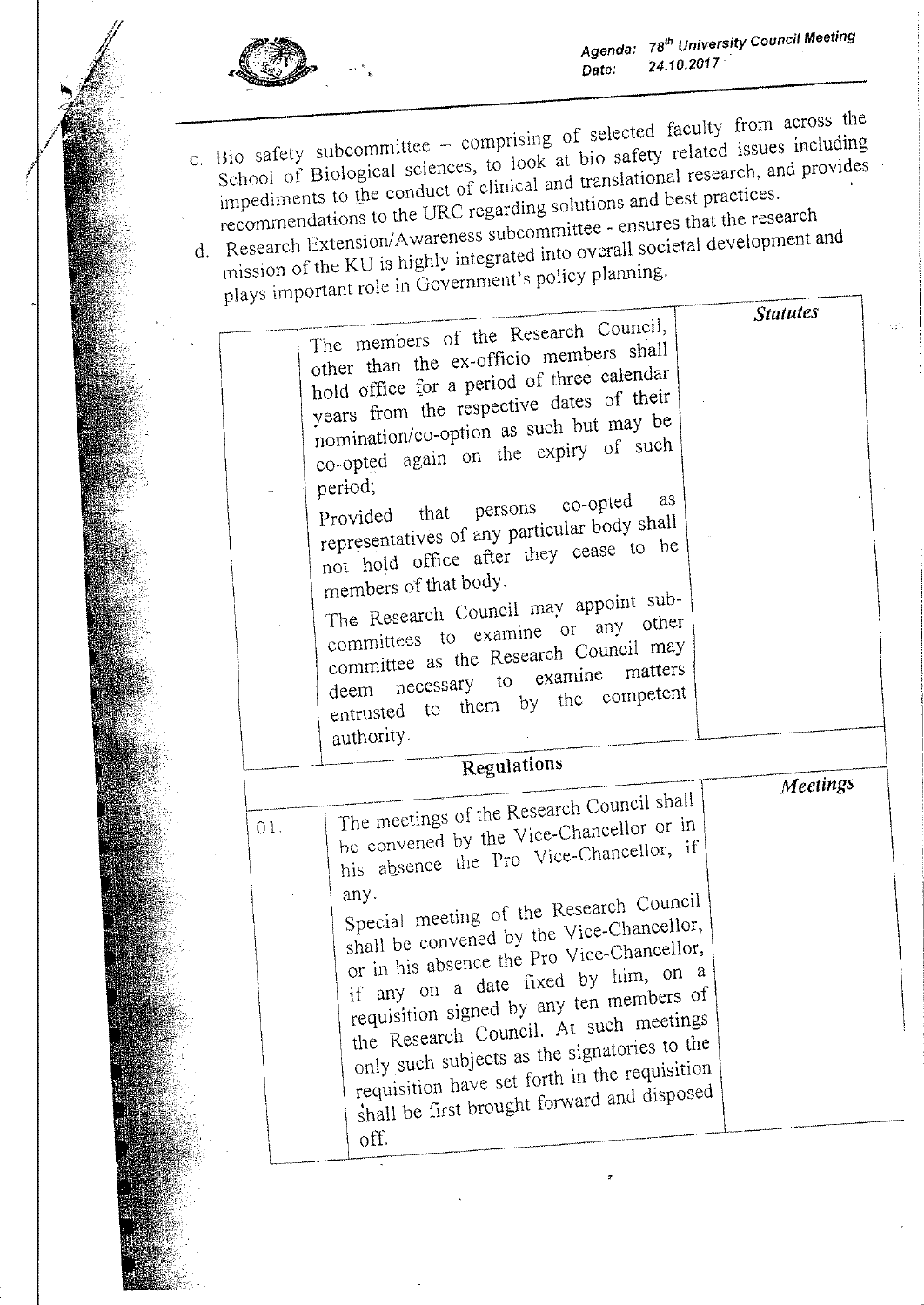

木<br>村

*Agenda: re" UniversIty council Meeting Date: 24.10.2017* 

| 02. | The Dean Research shall, ordinarily, not<br>less than ten days before each meeting of<br>the Research Council issue to each member<br>thereof, a notice stating the time and venue<br>of the meetings along with the agenda. In<br>the case of a special meeting, the Dean<br>Research shall give such previous notice of<br>the time and venue of the meeting as the<br>circumstances in each case may permit;<br>Provided that in the case of special<br>necessary in<br>meetings or whenever<br>exceptional circumstances, the Vice-<br>Chancellor, or in his absence the Pro Vice-<br>Chancellor if any, may suspend or modify | Notice of<br>meeting |
|-----|------------------------------------------------------------------------------------------------------------------------------------------------------------------------------------------------------------------------------------------------------------------------------------------------------------------------------------------------------------------------------------------------------------------------------------------------------------------------------------------------------------------------------------------------------------------------------------------------------------------------------------|----------------------|
| 03. | the operation of this Regulation.<br>The Vice-Chancellor shall be the Chairman<br>of the Research Council. In his absence the<br>Pro Vice-Chancellor, if any, shall be the<br>Chairman, and in the absence of both, Dean<br>Research shall be the Chairman for the<br>meeting.                                                                                                                                                                                                                                                                                                                                                     | Chairman             |
| 04. | The Dean Research shall be the ex-officio<br>Secretary. In the absence of the Dean<br>Research, the person performing the duties<br>of the Dean Research shall act as Secretary.                                                                                                                                                                                                                                                                                                                                                                                                                                                   | Secretary            |
| 05. | At all meetings of the Research Council<br>50% of themembers inclusive of the<br>Chairman shall form a quorum But if a<br>meeting is adjourned twice for want of<br>quorum no quorum shall be necessary for<br>the subsequent meeting.                                                                                                                                                                                                                                                                                                                                                                                             | Quorum<br>Procedure  |
|     | All proposals brought forward for the<br>consideration of the Research Council,<br>shall be decided by the majority of votes of<br>the members present at the meeting and in<br>the case of equality of votes the Chairman<br>shall have a casting vote. The Chairman<br>may decide that any matter may be decided<br>by a secret ballot or by the show of hands<br>at his discretion.<br>Notice of a motion or resolution to be<br>included in the supplementary agenda of a                                                                                                                                                      |                      |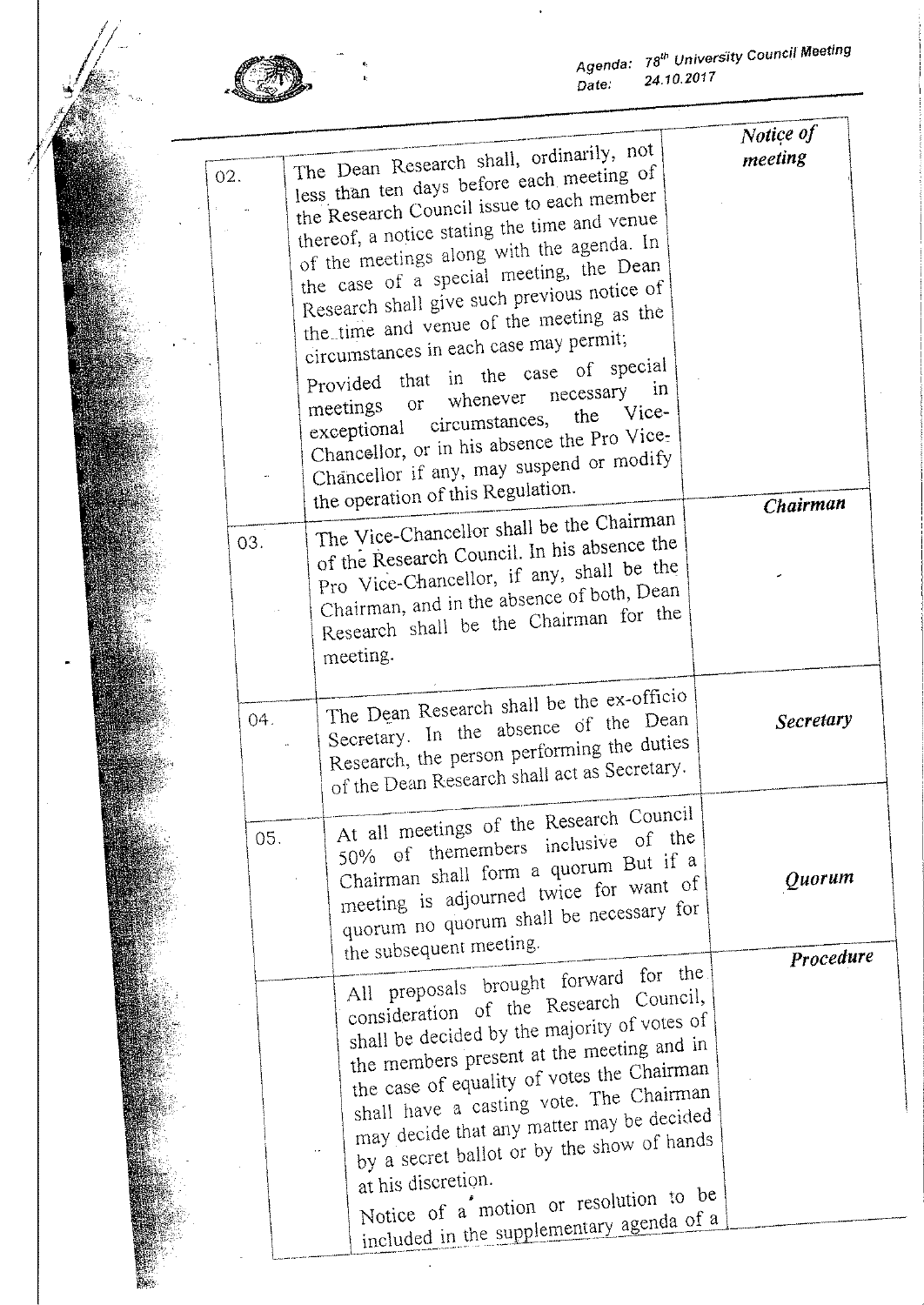

*Agenda: rs" University Couneil Meeting Date: 24.10.2017* 

|  | meeting of the Research Council must<br>reach the Dean Research at least five clear<br>days before the date of the meeting.                                                                                                                                                                                                                 |                |
|--|---------------------------------------------------------------------------------------------------------------------------------------------------------------------------------------------------------------------------------------------------------------------------------------------------------------------------------------------|----------------|
|  | Notice of an amendment to a motion or<br>resolution of which notice has been given<br>must, if it is intended to be included in the<br>supplementary agenda, must reach the<br>Dean Research at least three clear days<br>before the meeting of the Research Council<br>at which the motion or resolution is to be<br>moved.                |                |
|  | Notwithstanding anything contained<br>$\mathbf{m}$<br>the<br>above Paras of this Regulation,<br>Chairman may allow a motion or an<br>amendment of which the notice required<br>thereby has not been given.                                                                                                                                  |                |
|  | It shall be at the discretion of the Chairman<br>tó put to vote any amendment in parts, or<br>two or more amendments in parts, or two<br>or more amendments consolidated. The<br>Chairman may also take vote on two or<br>more amendments in the alternative.                                                                               |                |
|  | All Regulations relating to conduct of<br>business at the meetings of the University<br>these<br>with<br>not inconsistent<br>Council<br>Regulations shall mutatis mutandis, apply<br>to all meetings of the Research Council.                                                                                                               |                |
|  | The proceedings of the meetings of the<br>Research Council shall be recorded in<br>writing by the Secretary and submitted to<br>the Chairman of the meetings for approval<br>and signatures. The Dean Research shall<br>within fifteen days after the meeting, send a<br>copy of the proceedings to each member of<br>the Research Council. | <b>Minutes</b> |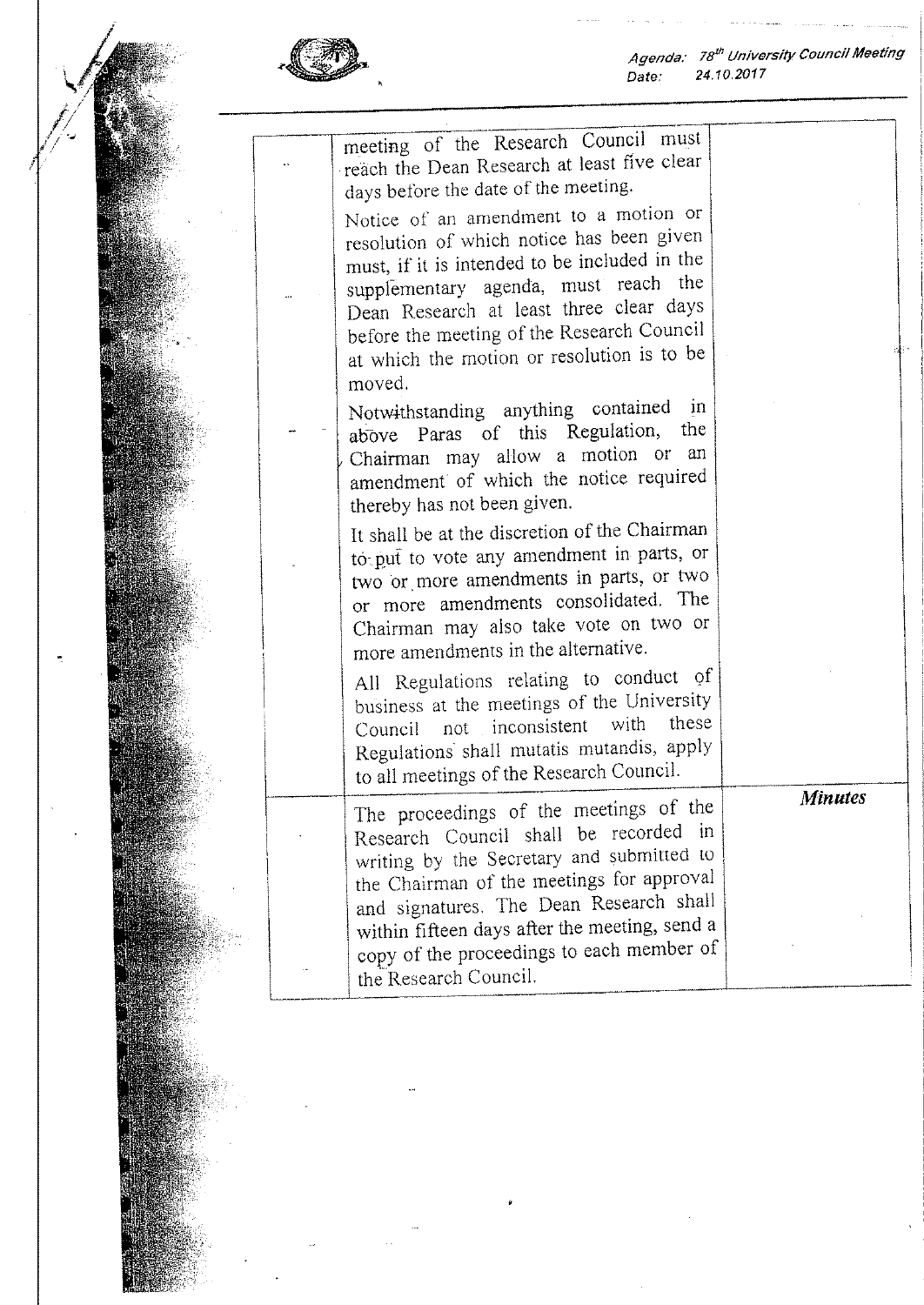## 5. Requirement to Undertake Research

- a. Each teacher/scholar will carry out independent research, and/or creative activities that are appropriate to his/her discipline. In doing so they will individually or in collaboration with colleagues:
- 1. supervise research students;
- ii. broadly disseminate research results (i.e. through more than one medium or one audience) through their teaching practices and, wherever appropriate, protect the results of their research;
- iii. contribute to the research environment and culture of University of Kashmir through activities such as mentoring, engaging in new research initiatives and strengthening the research infrastructure; and
- iv. participate in initiatives designed to secure financial support for research activities from external sources (including for example, government funding, industry partnerships and contracts, philanthropic gifts, research translation and commercialization opportunities).  $\mathcal{O}(\mathcal{A})$  , and  $\mathcal{O}(\mathcal{A})$  , and  $\mathcal{A}$ **Contract Contract**
- b. The requirement to undertake research is a prerequisite for professional growth and will be balanced with other obligations of academic staff including teaching and administrative responsibilities.
- c. Nothing in this policy is to be construed so as to prevent Deans of Schools/Heads of Departments/Coordinators etc. from allocating teaching and other responsibilities in the light of the research record of academic staff.

para praia de la

# 6. Statutory and Ethical Obligations

- a. Faculty, scientists and research scholars are required to carry out their research in compliance with all the University's obligations under legislation and other ethical and contractual obligations.
- b. Research projects that involve human or animal subjects, inciuding those undertaken as part of a teaching programme, must be approved in advance by the competent committees.
- c. All academic staff, students, and visitors of the University are required to make themselves aware and follow the contents of the University Act, Statutes and other policies, duly approved by the competent authority.
- d. While formulating research projects, the Scientists are expected to keep not only the national and regional priorities into consideration but also generate research output that augments the efforts to address some global issues.

an di sebagai kecamatan di kecamatan Selaman.<br>Kecamatan Selaman di kecamatan Selaman Selaman Selaman Selaman Selaman Selaman Selaman Selaman Selaman Selama

المعلوم المستوى المستوى المستوى المستوى المستوى المستوى المستوى المستوى المستوى المستوى المستوى المستوى المستوى and the contract of the following the contract of the state of the state of the problem of the state of the state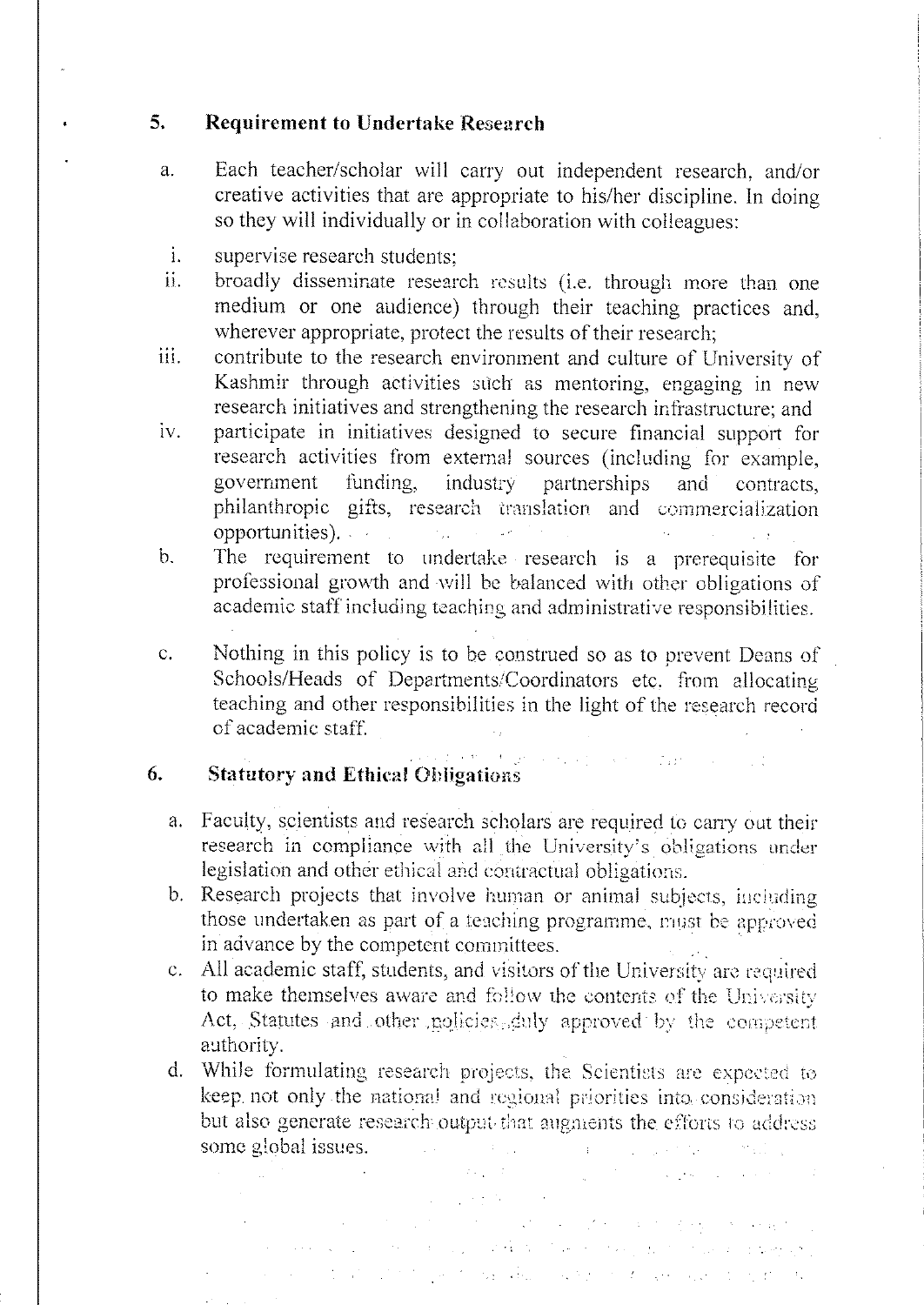# 7. Resources Support for Research and the contract of the state of the contract of the contract of the contract of the contract of the contract of the contract of the contract of the contract of the contract of the contrac

### (a) University Research Fund

 $\bullet$ 

The general principle governing the allocation of all research funding in the i. University is that it is an investment intended to maximise the research outcome from faculty, scientists and research scholars. Proposals for allocation of funds for research will be finalized in the Research Council for approval by the competent bodies/authority.

the control of the control of the control of the control of the control of .<br>The contract of the construction of the contract of the contract of the construction of the contract of the co

The University Research fund shall be exclusively used for promotion of  $\ddot{\rm n}$ . research in whatever manner possible with due approval of the competent authority.  $\label{eq:1} \Delta_{\rm{max}} = \frac{1}{2} \left( \frac{1}{2} \left( \frac{1}{2} \right) \left( \frac{1}{2} \right) \right) \left( \frac{1}{2} \right) \left( \frac{1}{2} \right)$  $\mathcal{L}_{\text{max}}$ 

### (b) Faculty and School Research Grants

Various departments, Research Centres will be allocated grants as per their requirements and such requirements are assessed through a rigorous process inviting different sections of University e.g. Predget, Development, Research etc. and the constant of the first of community of the second financial of the mother is a first of

# (c) External Research Funding. The complete

 $\frac{\omega}{\omega}$  , the contribution of  $\frac{\omega}{\omega}$  , the contribution of  $\frac{\omega}{\omega}$  , the contribution of  $\frac{\omega}{\omega}$ 

- All applications for any external recearch funding are to be submitted  $\mathbf{i}$ . through the office of Dean Research.
- All the research projects or any other research contracted by an external ii. party is administered by the office of Dean Research.

- The office of Dean Research provides financial and non-financial  $iii.$ management services to Investigators, Coordinators etc. or allegators and the con-
- iy. By The researchers are encouraged to submit projects to different funding agencies and the Dean Research keeps a close vigil on the Investigators of different funding agencies wherein sesearch proposals are invited for funding. Accordingly concerned scientists are persuaded to submit proposals.

## , the constraint of the state of  $\mathcal{E}$  , and the constraint of the state of  $\mathcal{E}$ (d) Compliance with project guidelines of the University and funding agencies

Faculty and other researchers are expected to comply with the management of external research, consultancy and other contracts in accordance with prescribed<br>guidelines, norms and procedures.

(e) Faculty members are eligible to apply for leave in support of their research including research and Study Loave, Overseas Conference Leave etc which shall be considered for approval after fulfilling the requirements in terms of the leave rules of the University of Kashmir

(f) University Research scholarships are svailable through the Facurties and Schools to support M.Phil and Ph.C. (Scholarships)

a sa shekara ta 1980 na kata ta 1980 na wakati wakati wa Tanzania. Makao wa kutoka mwaka wa 1980 wakati wa kuto in Scheller Lander in Die Karl in die Große der William Barbarier ist, der er der aufgründe gegenüber war The company of the company of the company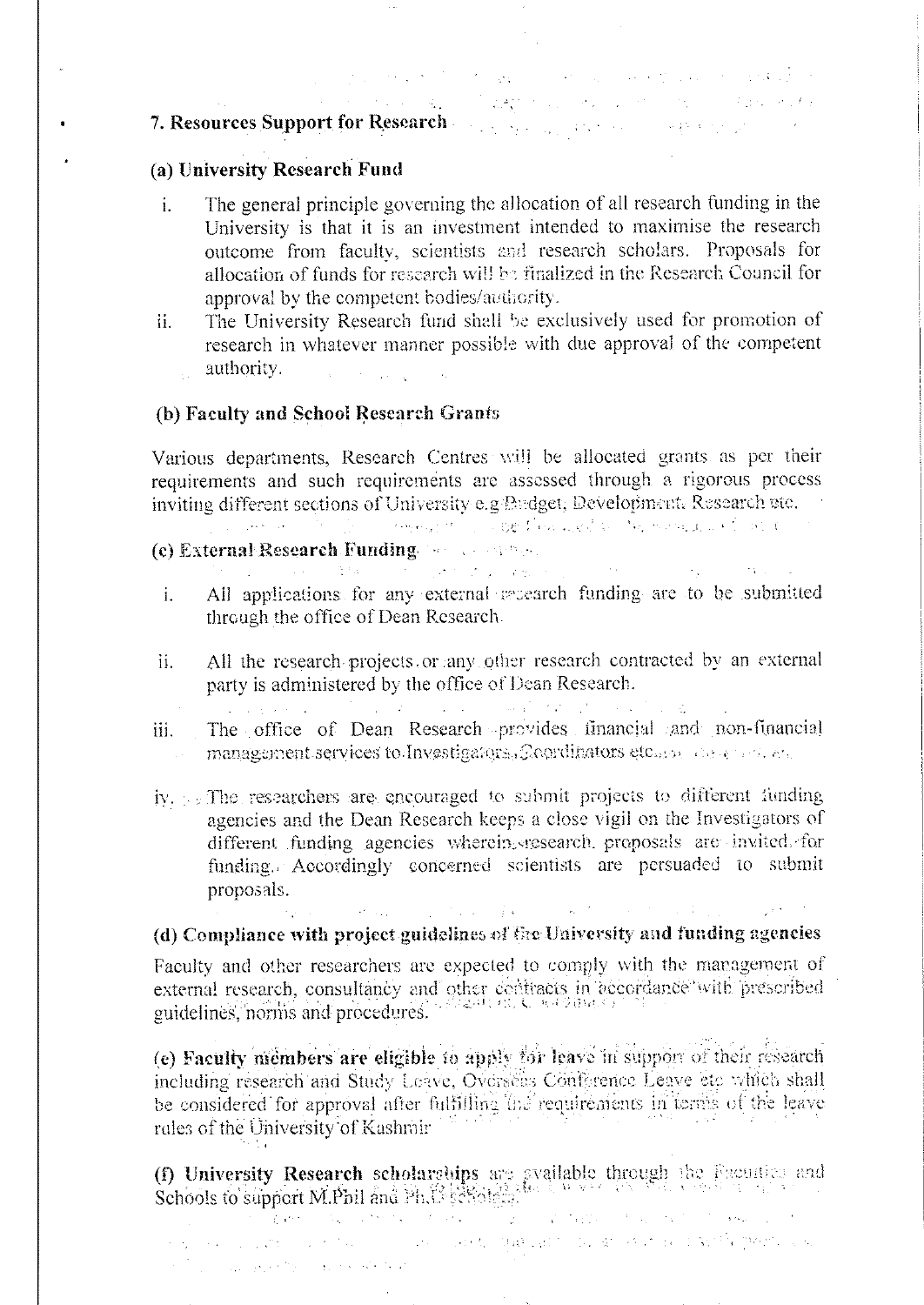## 2010年12月20日,1月20日,1月20日,1月20日,1月20日,1月20日,1月20日,1月20日,1月20日,1月20日,1月20日,1月20日,1月20日,1月20日。 าและ หรือทางเล่นผลงาน เขาเข้าไป และกู้ไข้ เขนะเป็น และให้รัฐเสริม ในระเลิศตาลัน แต่ละต่อ จ.พ. พ. ป. 35 ปี และ<br>ป. เดือนไป อ. และ เป็น เด่น เด่น เด่น และไม่ และไป ไปรูป เ**นื้อประเล**ิศเล่นสามสำคัญ คือได้ Mario เดือนละแบบ หลั the community of the state of the state

### 8. Research Planning

Each faculty/school and its constituent academic units are required to develop and implement their own research plan that is consistent with and delivers to the University Research Strategy and the University Strategic Plan.

### 9. Evaluation and Monitoring of Performance

- Dean Research has the responsibility for evaluating the University's Research  $a<sub>1</sub>$ performance. Boards of Research Studies of each School/Faculty advise the University Research Council on the University's performance, its alignment with external research funding sources available, opportunities for development and the impact and intensity of its research.
- The Dean of the concerned School/Faculty monitors the performance of  $\mathbf{b}$ . schools and research centres in accordance with the evaluation of the University's research performance.  $\Delta \sim 10^{-10}$
- Staff are required to participate in the external assessment of performance  $C_{\star}$ through DIQA and other similar bodies and all
- $d_{-}$ Staff are required to supply full and accurate details of their research outputs as required by their Head of School (or delegate)/Director (or delegate). This shall be done at least annually. The information is supplied to the DIQA/Office of Dean Research and the contract of the contract of the contract of the contract of the contract of the contract of the contract of the contract of the contract of the contract of the contract of the contract
- DIQA publishes an Annual Report wherein the research outcomes, research e. publications, extra-mural funding, etc. are presented.

# 4.7 Recruitment and Staff Development and solution of the state of the state

- a. An important characteristic of a university is to engage in research at a higher level. Therefore, the appointment of a ware ademic staff must give appropriate consideration to the quality of their research record and ensure that it commensurate with the requirements of the position. Responsibility for oversight of this rests with the relevant Selection Committees and competent bodies.
	- and the computer of a string energy of a substantial conditions of the substantial

the second contract of the second state of the second

- b. Academic staff are required as part of the annual process to prepare a Research plan and to review that plan annually in consultation with their Head of Department or Director and Dean of the School/Faculty. Consultation should include a review of: Research objectives, anticipated applications for external research funds, details of other initiatives to secure financial support for their research activities, opportunities four solidboration, timelines and expected outputs for the dissemination of their research results, protection of their research results where appropriate, supervision opportunities, activities within the Research community, activities to enfinnee the impact of their Research.
- $\mathbf{C}$ . Deans of School should ensure that newly appointed staff are familiar with research evaluations, research training and funding opportunities and the importance of publishing in suitable loctrials, both within the University and external to it. The company of the control of the company of the company of the company of the company of the company of the company of the company of the company of the company of the company of the company of the company ana ny taona 2008–2014. Ilay kaominina dia kaominina mpikambana amin'ny fivondronan-kaominin'i Paris ารณ์ ที่เจ้า<br>เหมาะ จากเกิด เก่า เก่า ได้มาการ การที่เป็นทรงการ 4 41 ผสมพันธ์ พร้อม พร้อมกับ เก่า จะมีของ พร้อมกับการ การ กา<br>เหมาะ การ การ จากเก่า ได้มาการ การที่เพราะห์ ผมกับ เป็นทำเป็นห์ผมกับ และที่ระการ ทำเจาะที่กระการ
	- 1999年, 1999年, 1999年, 1999年, 1999年, 1999年, 1999年, 1999年, 1999年, 1999年, 1999年, 1999年, 1999年, 1999年, 19